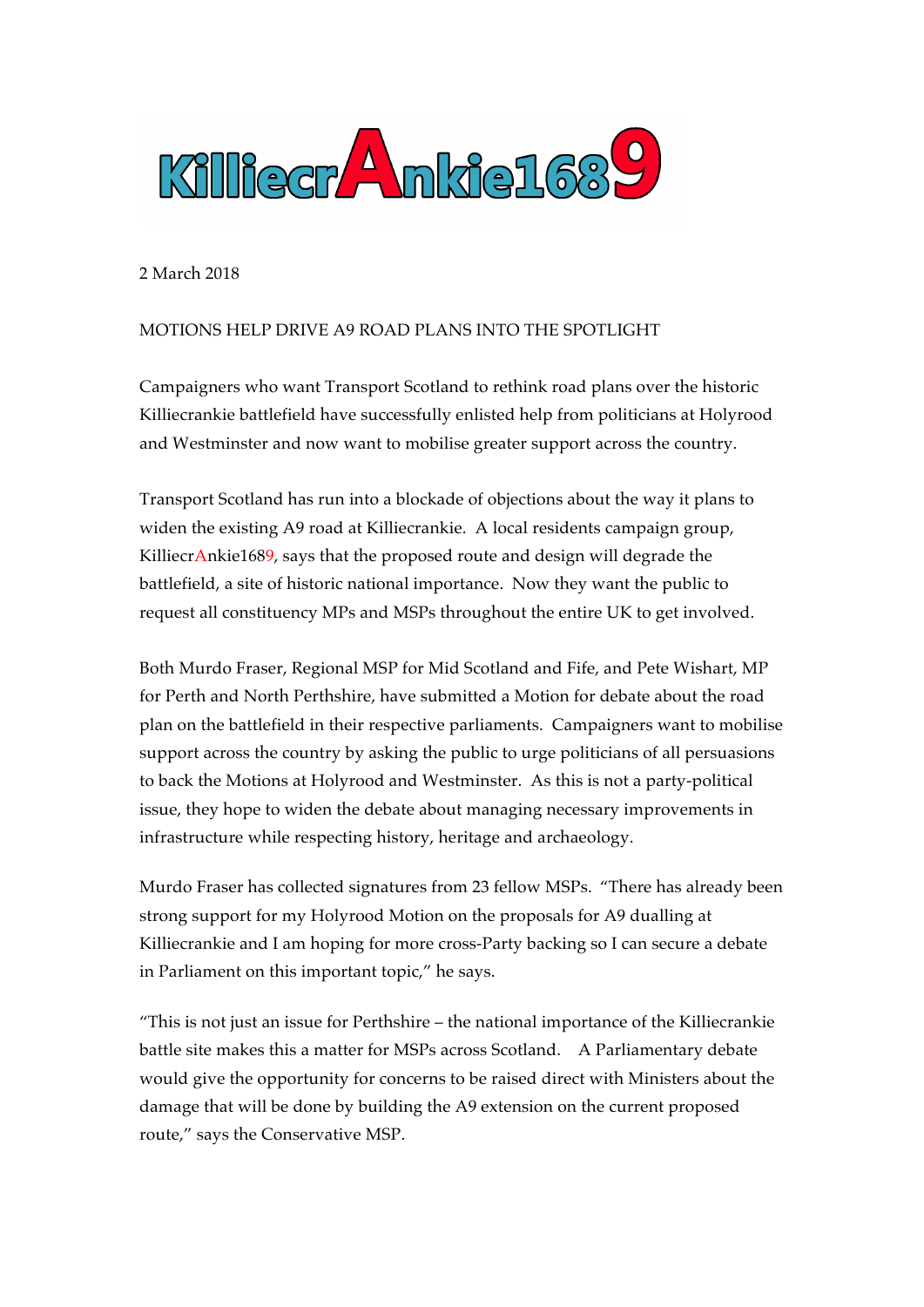At Westminster, Pete Wishart, has garnered support from 14 fellow SNP MPs for his Early Day Motion in the House of Commons. In general, an Early Day Motion is not debated on the floor of the House but it enables parliamentarians to demonstrate support and to raise awareness about a particular issue. That is the case with or without cross-Party backing.

Pete Wishart says that UK's historic battlefield sites should be preserved and celebrated as part of national culture. He also expresses concern at the encroachment on the battlefield site by the proposed dualling of the A9 and "calls on Transport Scotland to look again at the planning of this route".

The Battle of Killiecrankie was fought on 27 July 1689. It was the first engagement of the Jacobite uprisings and certainly one of the bloodiest with over 2,000 estimated to have died in an hour of fierce slaughter. Historians agree that the fighting was concentrated on a strip of flattish terrain that runs beside the current northbound carriageway. It is that very area that will be destroyed by the new road and related infrastructure.

Transport Scotland often justifies its plans by saying the existing road already bisects the battlefield and that the widened road will have an impact however it is built. Campaigners reject this, saying that planners must learn from mistakes that were made in the 1970s when the original road was built. The current proposal will compound earlier damage and degrade the most sensitive part of the site.

The final plans for transforming the road from single carriageway to dual carriageway were published at the end of November 2017. By the close of the objection period 2 months later, Transport Scotland had received 140 objections from all quarters, including blistering criticism from Historic Environment Scotland, the independent body ultimately responsible for safeguarding the battlefield.

KilliecrAnkie1689 is urging everyone who values Scotland's cultural environment to contact their parliamentary representatives both at Holyrood and Westminster. "Heritage matters," say campaigners, "whether you live beside the A9 or at the other end of the country."

Templates for supporters to contact MPs and MSPs are available on www.killiecrankie1689.scot.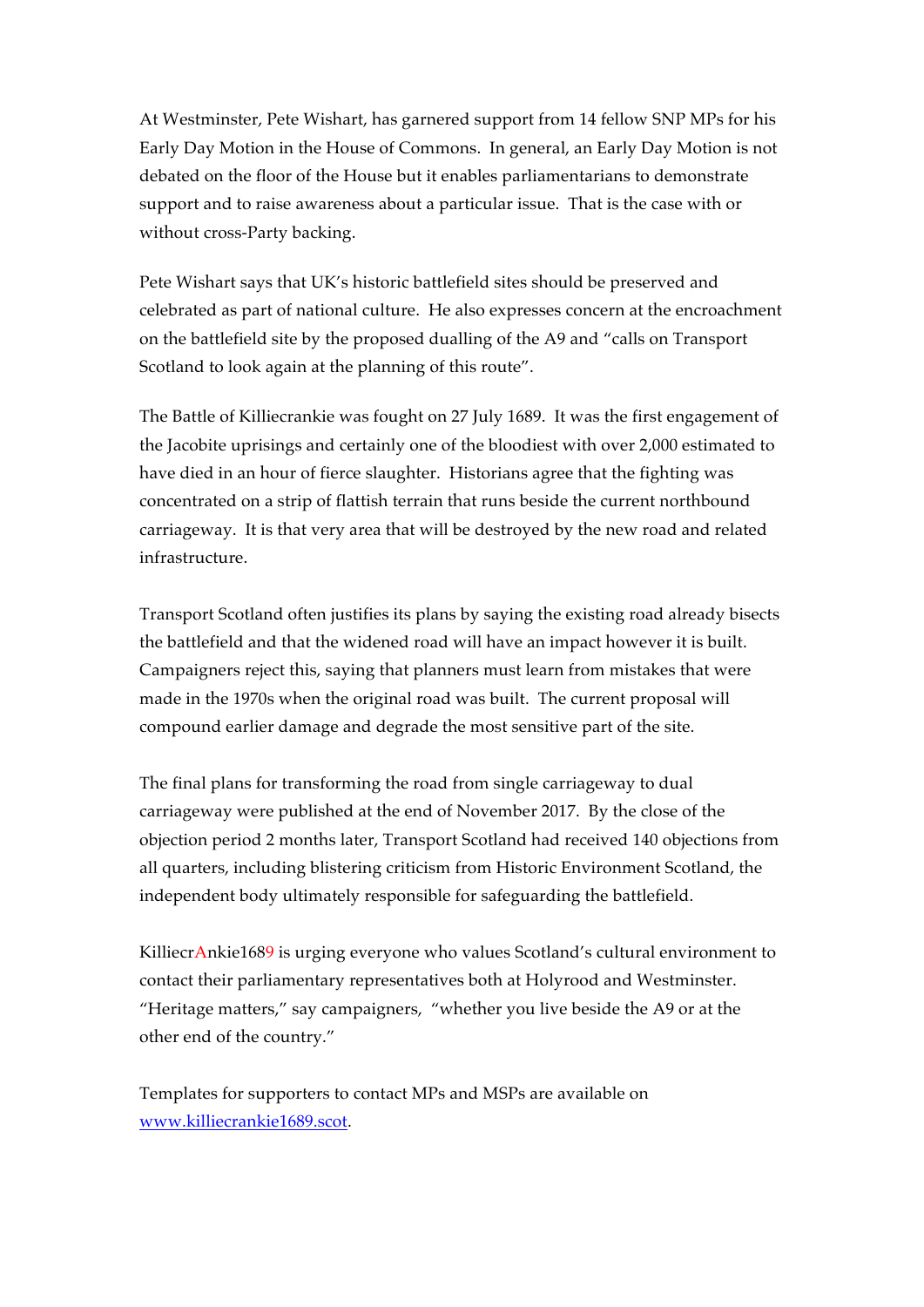## **NOTES FOR EDITORS**

Email: objections@killiecrankie1689.scot Phone: +44 (0) 7753 562260 (Henrietta Fergusson) Read: www.killiecrankie1689.scot Watch: https://youtu.be/4Hdi9ZbbUTw Twitter: @KilliecrankieA9 Facebook: Killiecrankie1689

1. Attached image is of the A9 at Killiecrankie. The entire snowy field with the A9 forming the left boundary and trees on 3 other sides is to be purchased for extra carriageways, an extra bridge over the Allt Girnaig burn (centre of pic), a new lay-by and a huge drainage basin. This field is where the regiments of Hastings and James Mackay were lined up, parallel to the A9, to form the right flank of the government troops before battle commenced. Fighting was intense in this field.

2.

Information on the A9 project Killiecrankie to Glen Garry, including the Environmental Statement and draft Road Orders, is available on Transport Scotland's website: https://www.transport.gov.scot/projects/a9-dualling-perth-toinverness/a9-killiecrankie-to-glen-garry/

3.

Motion S5M-09851: Murdo Fraser, Mid Scotland and Fife, Scottish Conservative and Unionist Party, Date lodged: 11 January 2018. A9 Dualling at Killiecrankie http://www.parliament.scot/parliamentarybusiness/28877.aspx?SearchType=Adva nce&ReferenceNumbers=S5M-09851&ResultsPerPage=10

4.

Early Day Motion 940 Killiecrankie Battlefield Site: Primary Sponsor Pete Wishart, Perth and North Perthshire, Scottish National Party. Date tabled: 20 February 2018 Killiecrankie Battlefield Site https://www.parliament.uk/edm/2017-19/940

5.

Contact your MSP by finding the name and address in this Holyrood directory: http://www.parliament.scot/msps/current-msps.aspx